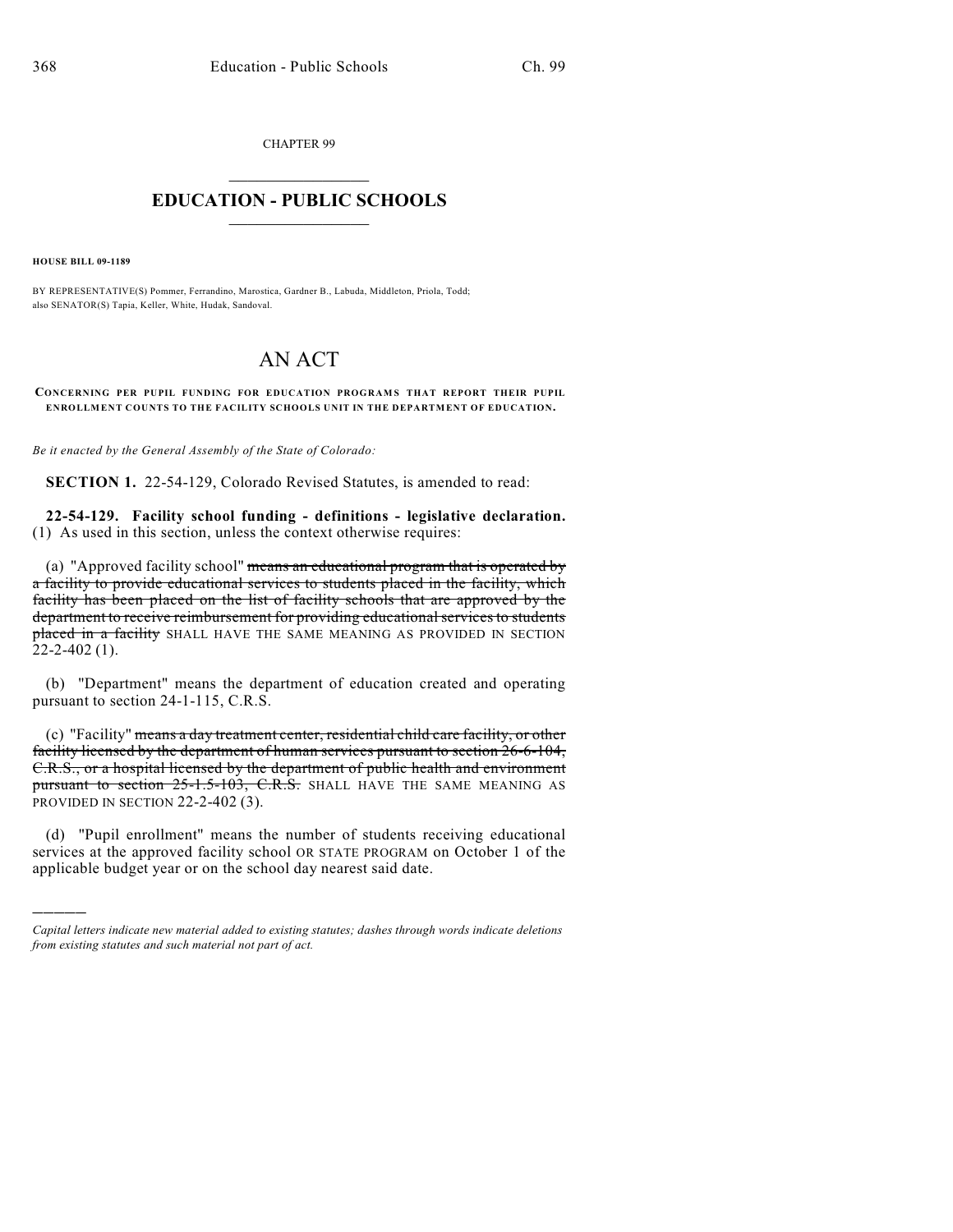(e) "State average per pupil revenue" means the total program of all districts for any budget year divided by the total funded pupil count of all districts for said budget year.

(f) "STATE PROGRAM" MEANS THE COLORADO SCHOOL FOR THE DEAF AND THE BLIND OR THE EDUCATION PROGRAM OPERATED BY THE COLORADO MENTAL HEALTH INSTITUTE AT PUEBLO OR FORT LOGAN FOR STUDENTS FOR WHOM THE INSTITUTE HAS RESPONSIBILITY BECAUSE OF A COURT ORDER OR OTHER ACTION BY A PUBLIC ENTITY IN COLORADO.

(2) For the 2008-09 budget year and each budget year thereafter, each approved facility school AND STATE PROGRAM that meets the requirements of this section shall receive facility school EDUCATION PROGRAM funding, which shall be distributed pursuant to subsection (4) of this section. The amount of funding available for all approved facility schools AND STATE PROGRAMS in a budget year shall be an amount equal to the pupil enrollment of each approved facility school AND STATE PROGRAM for the applicable budget year multiplied by an amount equal to one and one-third of the state average per pupil revenue for the applicable budget year.

(3) To receive facility school EDUCATION PROGRAM funding pursuant to this section, an approved facility school OR A STATE PROGRAM shall submit its pupil enrollment for the applicable budget year to the department on or before November 10, 2008, and on or before November 10 OCTOBER 5 of each budget year thereafter.

(4) (a) In addition to the requirements of subsection (3) of this section, on or before the fifteenth day of each month, an approved facility school OR A STATE PROGRAM shall report to the department, in a manner to be determined by the department, the actual number of students who received educational services at the approved facility school OR THROUGH THE STATE PROGRAM during the prior calendar month and the corresponding number of full-time equivalent students to which the approved facility school OR STATE PROGRAM provided such services. The department may accept amended monthly reports from an approved facility school OR A STATE PROGRAM prior to making the distribution of funding for the applicable month pursuant to paragraph (b) of this subsection (4).

(b) On or before the fifteenth day of the month following the month in which an approved facility school OR A STATE PROGRAM reported the number of students to which it provided educational services and the number of full-time equivalent students to which the approved facility school OR STATE PROGRAM provided services pursuant to paragraph (a) of this subsection (4), the department shall pay the approved facility school OR STATE PROGRAM a proportional amount of the total facility school AMOUNT OF EDUCATION PROGRAM funding as determined pursuant to subsection (2) of this section, based on the approved facility school's OR STATE PROGRAM'S reported number of full-time equivalent students.

(c) The department may prorate the payments made pursuant to paragraph (b) of this subsection (4), if the department determines that such action is necessary to accommodate a projected shortfall in approved facility school EDUCATION PROGRAM funding as calculated pursuant to subsection (2) of this section.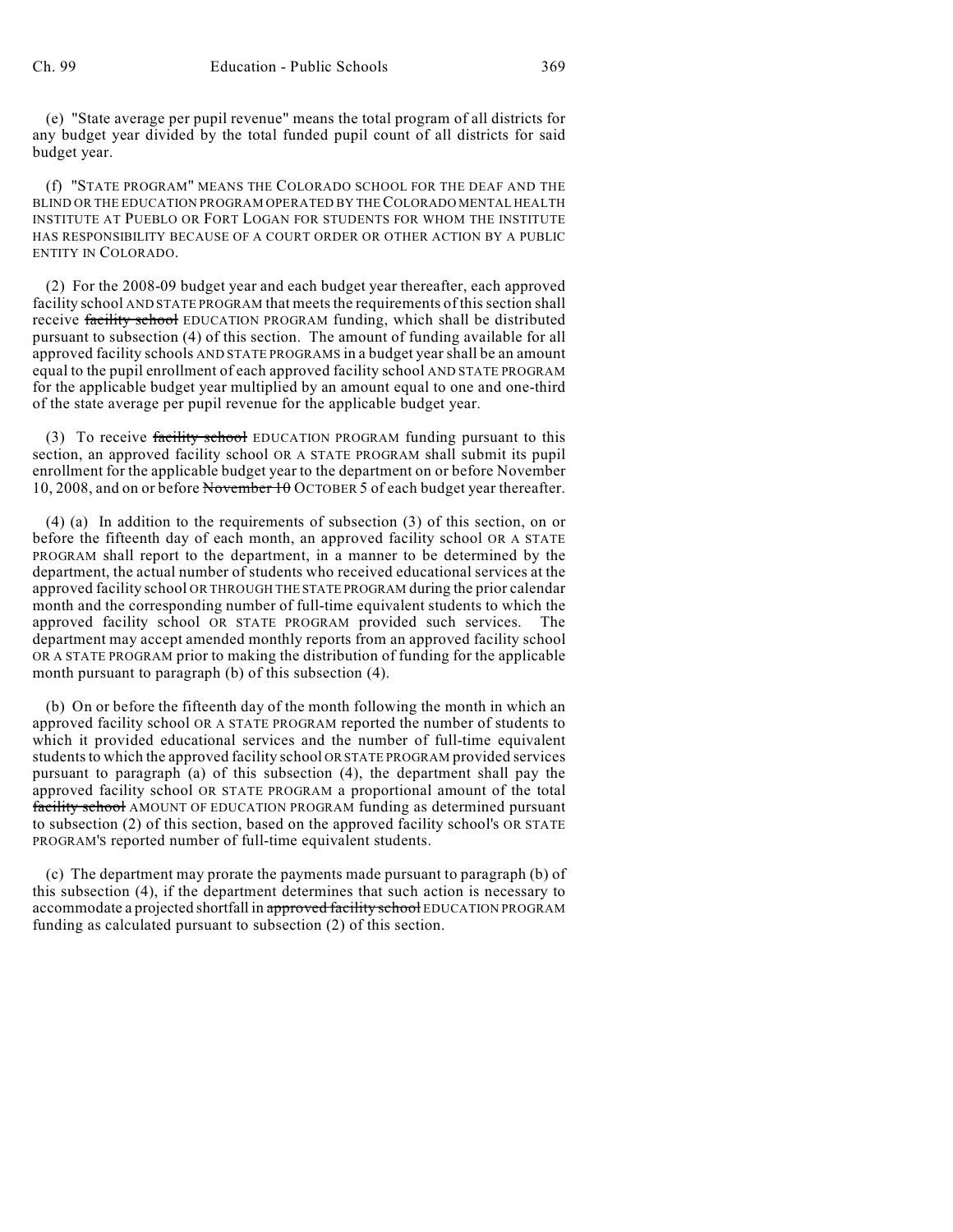(5) In each applicable budget year, the general assembly shall appropriate to the department the amount required for facility school EDUCATION PROGRAM funding pursuant to subsection (2) of this section.

(6) (a) The state board shall promulgate rules in accordance with the "State Administrative Procedure Act", article 4 of title 24, C.R.S., as necessary for the administration and enforcement of this section. In promulgating the rules, the state board shall seek input from approved facility schools, STATE PROGRAMS, districts, and organizations that represent facility schools.

(b) In promulgating rules pursuant to paragraph (a) of this subsection (6), the state board shall seek input from the facility schools board created in House Bill 08-1204, as enacted at the second regular session of the sixty-sixth general assembly SECTION 22-2-404.

(7) The general assembly hereby finds and declares that for the purposes of section 17 of article IX of the state constitution, providing funding for pupils who are placed in a facility and receive educational services through an approved facility school, WHO ATTEND THE COLORADO SCHOOL FOR THE DEAF AND THE BLIND, OR WHO RECEIVE EDUCATIONAL SERVICES THROUGH AN EDUCATION PROGRAM OPERATED BY THE COLORADO MENTAL HEALTH INSTITUTE AT PUEBLO OR FORT LOGAN is a program for accountable education reform and may therefore receive funding from the state education fund created in section 17 (4) of article IX of the state constitution.

**SECTION 2.** 22-20-109 (3), Colorado Revised Statutes, is amended to read:

**22-20-109. Tuition.** (3) In addition to any other tuition costs that a school district of residence is required to pay pursuant to this section, the school district may pay those costs documented to and approved by the department pursuant to subsection (1) of this section. Notwithstanding the provisions of subsection (1) of this section, a school district of residence shall not be required to pay costs incurred by an approved facility school, as defined in section  $22-54-129$  (1) (a) SECTION 22-2-402 (1), in providing educational services at the approved facility school during the months of June, July, or August.

**SECTION 3.** 22-54-103 (7) (d) (III) (A) and (10) (a) (V), Colorado Revised Statutes, are amended to read:

**22-54-103. Definitions - repeal.** As used in this article, unless the context otherwise requires:

(7) "Funded pupil count" means:

(d) (III) (A) Notwithstanding any provision of law to the contrary, for purposes of subparagraph  $(I)$  of this paragraph  $(d)$ , for the 2004-05, 2005-06, 2006-07, and 2007-08 budget years, a district's pupil enrollment shall not include a pupil who was placed in a facility, as defined in section  $22-54-129$  (1) (c) SECTION 22-2-402 (3), and received services through an approved facility school, as defined in section  $22-54-129$  (1) (a) SECTION 22-2-402 (1).